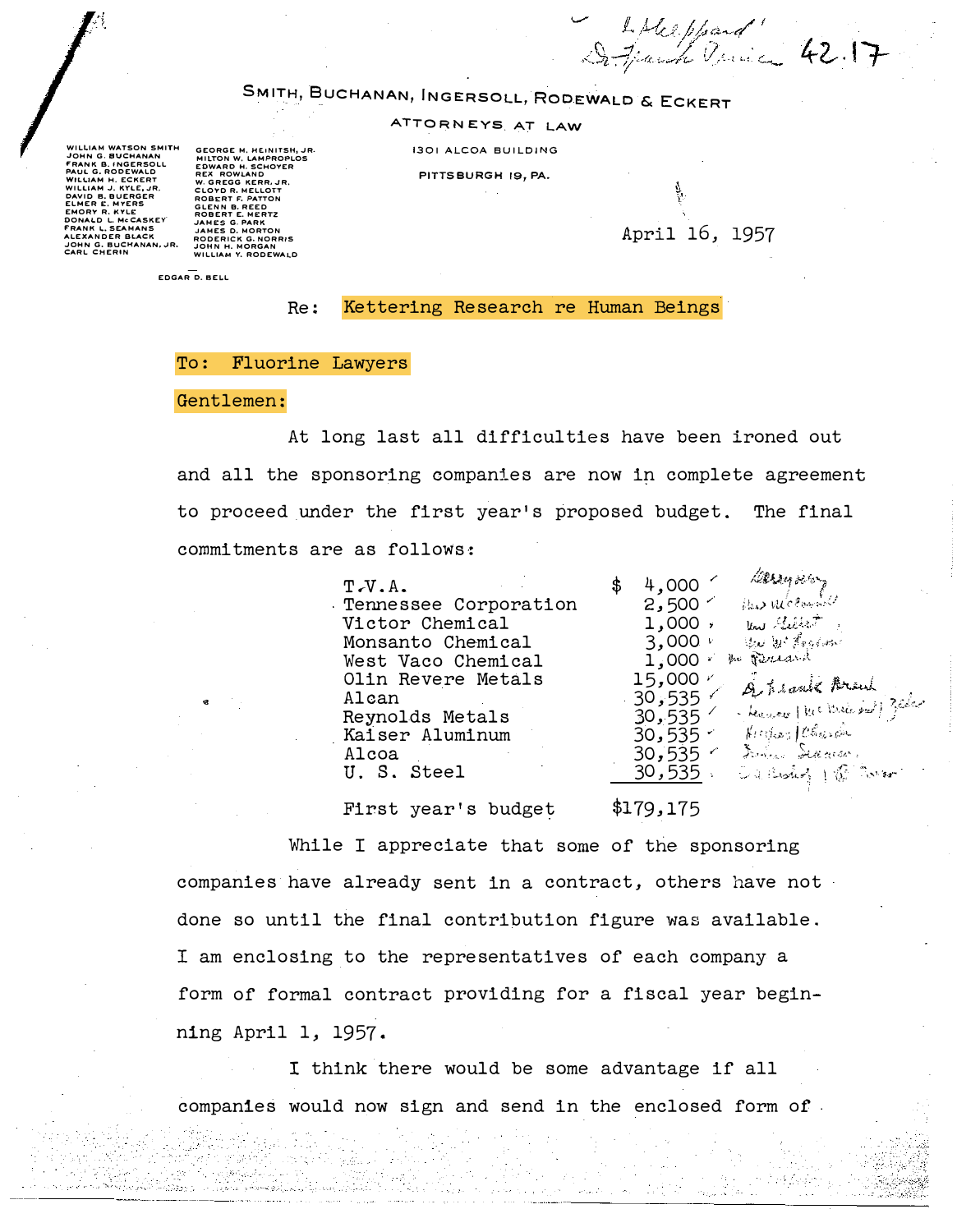Fluorine Lawyers -2- April 16, 1957 contract together with a check for the first  $\widehat{\mathfrak{g}}$ uarter's pay-!.. ment, even if you sent in a similar contract at an earlier date.

4217

インファーラング この部屋

I am also enclosing to each company representative a copy of the following:

1. Report dated April 3, 1957 of the Medical Advisory Committee meeting on March 11, 1957.

2. Report dated April 3, 1957 of the meeting of  $\frac{1}{k}$  in  $\frac{1}{k}$ the Medical Advisory Committee with Kettering personnel on March 12, 1957.

3. Letter from Dr. Irwin under date of March 13, 1957, enclosing a letter from Dr. Leone of the National Institute of Dental Research dated March 5, 1957.

4. A publication entitled "Our Children's Teeth". This is the best collection of material dealing with the association between fluorides and human beings that I have seen.

5. Lastly, a letter which I am sending to the Medical Advisory Committee, in which an attempt is made to more specifically advise just what the lawyers' group wishes them to do.

I am sorry it has taken so long to develop matters to this point. However, I am glad to say that all parties

. .... - /

 $\mathbb{R}^n$ 

. :::::::: $\mathbb{E} \left[ \mathcal{L} \left( \mathcal{L} \right) \right] \leq \mathbb{E} \left[ \mathcal{L} \left( \mathcal{L} \right) \right]$ 

 $\overline{\phantom{a}}$ \_:\_ ,;�>·  $\overline{\phantom{a}}$ .\_; "·; :, .-. :.  $\mathcal{L}_{\rm{th}}$  .

. • .